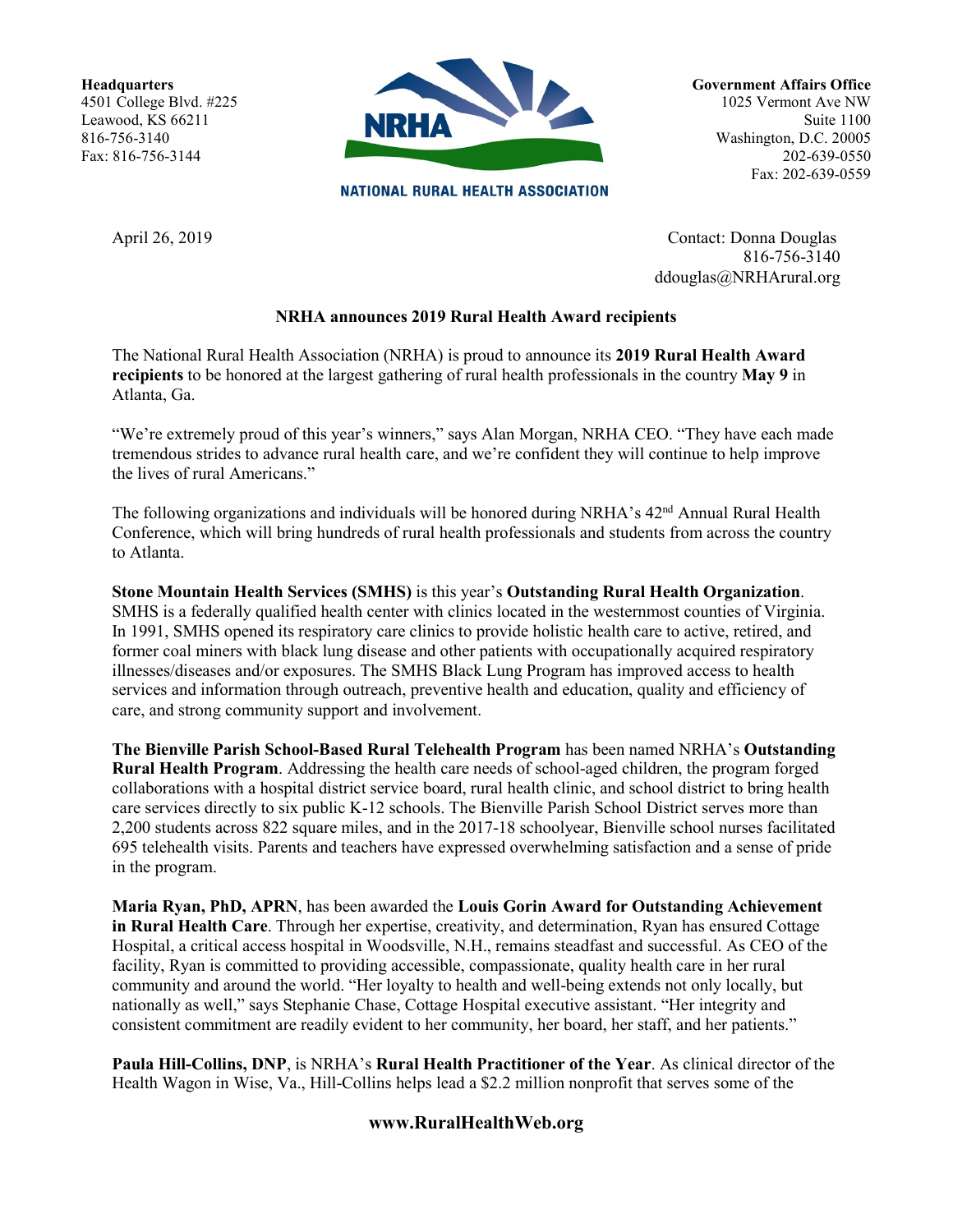nation's poorest and most underserved individuals. As southwest Virginia's only dedicated safety net clinic, the Health Wagon provides quality, affordable, accessible care to more than 4,000 patients each year, 86 percent of whom are uninsured. In addition to a stationary clinic, Hill-Collins also leads one of the nation's oldest mobile health clinics, which acts as a medical home for many patients who cannot travel for treatment.

This year's **Outstanding Educator Award** recipient is **Michael Kennedy, MD, FAAFP**. As associate dean for rural health education at University of Kansas Medical School, Kennedy is involved in everything from presenting lectures to mentoring interest groups to precepting students and residents. He also directs the school's rural initiatives, including a pipeline program and elective and required preceptorships, which serve as a successful model for filling rural heath care workforce needs. "His pure and honest portraits of life as a rural doctor in service to a community have moved us all," says Meghan Blythe, University of Kansas School of Medicine student.

NRHA's **Outstanding Researcher Award** winner is **Michael Meit, MA, MPH.** As co-director of the NORC Walsh Center for Rural Health Analysis, Meit's career is dedicated to rural public health, including publishing research in peer-reviewed journals and informing community stakeholders and policymakers. In 2008, Meit was among the first researchers in the country to identify the misuse of prescription drugs in Appalachia. "His research findings inform policy, guide philanthropic investments, and support rural community stakeholders' efforts to improve health and well-being," says Alana Knudson, NORC Walsh Center for Rural Health Analysis co-director.

This year's **NRHA/John Snow Inc. Student Achievement Award** goes to **Kacie Hoyle Denton**. A medical student at Quillen College of Medicine, East Tennessee State University , Denton has undertaken an ambitious project that involves distributing digital cameras to refugee populations in Central America, allowing Denton to learn about factors that influence their health. "The benefit of this project was obvious, but the ability to pull it off successfully seemed remote," says Jason Moore, Quillen-East Tennessee State University professor of family medicine. "But that's just what Kacie did – she allowed a community of underserved, overlooked, and unrepresented people to not only tell their story, but show it as well." Denton also serves as coordinator for NRHA's Student Constituency Group.

**Donald Quintin Brubaker** has earned the **NRHA/John Snow Inc. Student Leadership Award.** A fourth-year medical student in the Rural Track Program at West Virginia University, Brubaker exemplifies student leadership and passion for rural health care. He saw a need for peer involvement in recruitment to the school's rural track and took a leadership role in developing an informational session held during medical school applicant interviews, which resluted in increased interest in the rural track program. Brubaker is also a student leader for Project REACH (Rural Education Alliance for Community Health), which addresses chronic pain and opioid dependency by creating shared medical appointments.

**Susan Kunz, MPH**, has been named NRHA's **Volunteer of the Year**. In addition to serving as chief of program development at Mariposa Community Health Center in Nogales, Ariz., Kunz has volunteered to chair NRHA's Health Equity Council for the last two years and has been instrumental in helping the council and the Health Equity Conference grow. Kunz is also a member of the association's Border Health Initiative group and has presented at many NRHA events. She's always willing to help NRHA's Government Affairs and Program Services teams, and she is an unwavering advocate of the association's mission.

The **President's Award** goes to **Bill Auxier, PhD**. Selected for the award by NRHA President Tim Putnam, DHA, Auxier serves as CEO of Rural Health Leadership Radio, which interviews rural health professionals from across the country. "This year's President's Award winner has taken it upon himself to seek out and share the stories of leaders and caregivers striving to make health care in rural America

## **www.RuralHealthWeb.org**